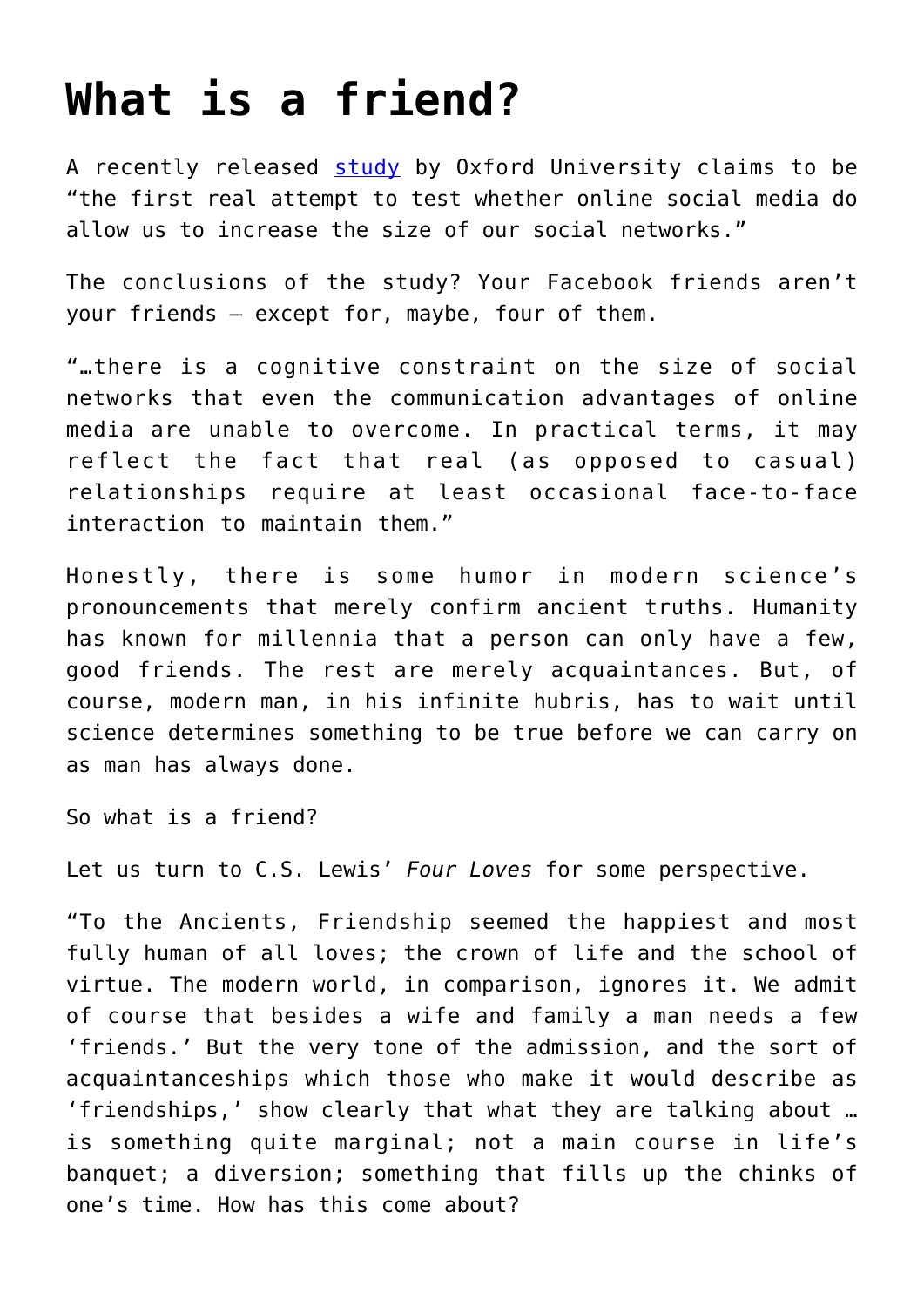The first and most obvious answer is that few value it because few experience it."

He continues:

"…it is a relation between men at their highest level of individuality. It withdraws men from collective 'togetherness' as surely as solitude itself could do; and more dangerously, for it withdraws them by two's and three's. Some forms of democratic sentiment are naturally hostile to it because it is selective and an affair of the few. To say 'These are my friends' implies 'Those are not.' For all these reasons if a man believes (as I do) that the old estimate of Friendship was the correct one, he can hardly write a chapter on it except as a rehabilitation.

…

Friendship arises out of mere Companionship when two or more of the companions discover that they have in common some insight or interest or even taste which the others do not share and which, till that moment, each believed to be his own unique treasure (or burden)…

…

In our time Friendship arises in the same way. For us of course the shared activity and therefore the companionship on which Friendship supervenes will not often be a bodily one like hunting or fighting. It may be a common religion, common studies, a common profession, even a common recreation. All who share it will be our companions; but one or two or three who share something more will be our Friends. In this kind of love, as Emerson said, *Do you love me?* means *Do you see the same truth? –* Or at least, 'Do you *care about* the same truth?' The man who agrees with us that some question, little regarded by others, is of great importance can be our Friend."

Yes, friendship is a love. It is not a romantic love or the